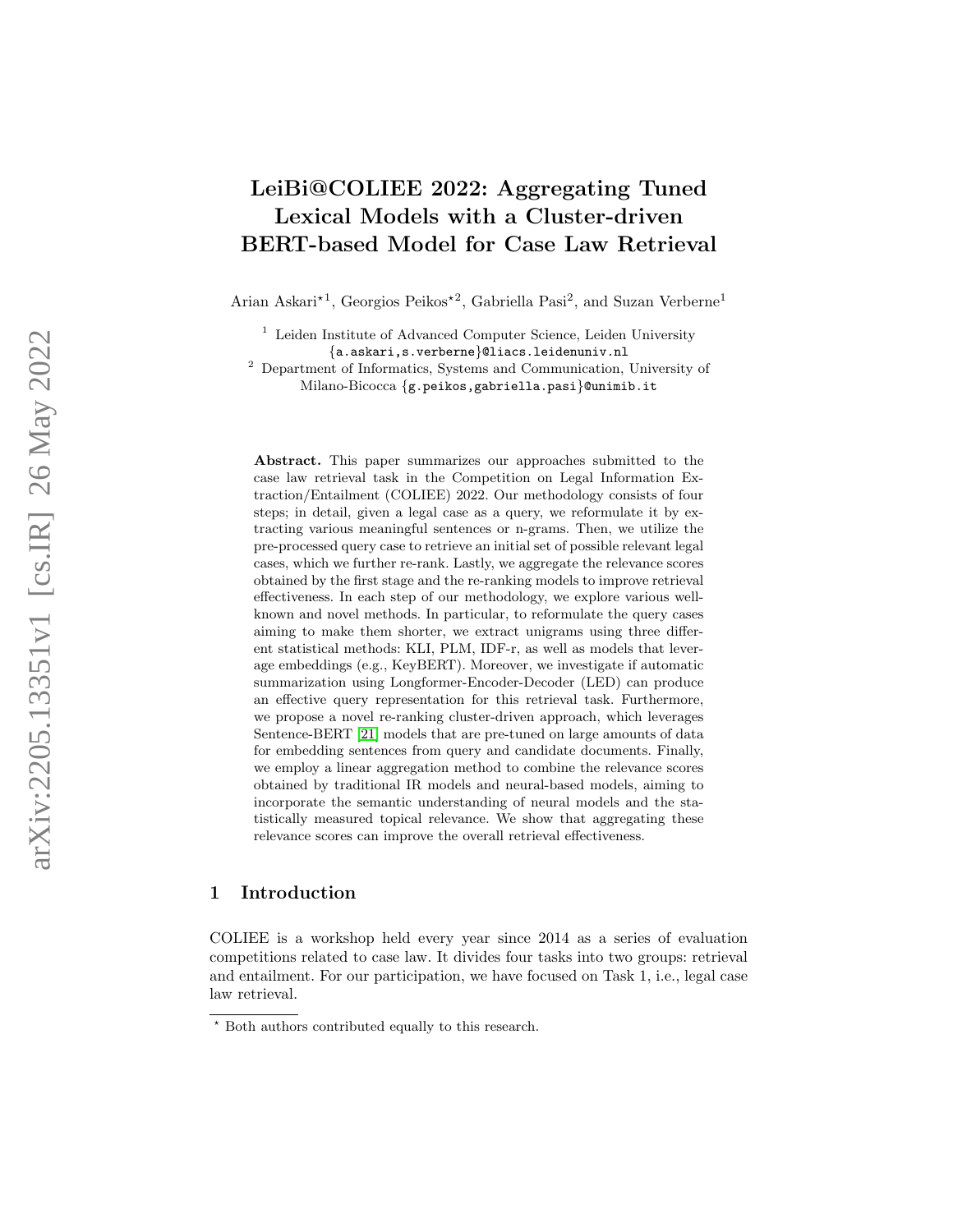#### 2 A. Askari, G. Peikos, G. Pasi, S. Verberne

Finding supporting precedents for a new case is critical for lawyers to fulfil their responsibilities to the court in countries with common law systems. However, due to the large number of digital legal records — in 2021, the number of filings in the United States district courts for total cases and criminal defendants was  $526,477<sup>3</sup>$  $526,477<sup>3</sup>$  $526,477<sup>3</sup>$  — it requires time for legal professionals to scan specific cases and retrieve the relevant sections manually. According to studies, attorneys spend about 15 hours per week looking for case law [\[14\]](#page-13-1).

To cover this vast amount of information requests, the use of information retrieval technologies tailored to the legal field is necessary. Lawyers expect their search algorithms to identify all relevant cases. At the same time, in practice, they would often only analyze up to 50 retrieved results, necessitating a precisionoriented retrieval approach [\[9\]](#page-13-2). To fit the requirements of this search task, we leverage traditional lexical based IR models, which we optimize by tuning their parameters. By doing so, we manage to increase their precision, as we showed in prior work [\[4\]](#page-12-0). To further enhance the retrieval precision at high ranks, we experiment with several neural-based re-ranking models that measure the semantic similarity between the query and the top-50 retrieved documents.

Specifically, in this work, we address the following questions regarding the case law retrieval task:

1. What is the retrieval effectiveness that can be obtained when various query reformulation methods are used along with traditional IR models for legal case retrieval?

2. Can the retrieval effectiveness be improved when a re-ranking approach based on Sentence-BERT models that have pre-tuned on billions of data is employed on top of a traditional IR model?

3. Can the aggregation of the relevance scores obtained by a traditional IR model and a neural re-ranker lead to greater retrieval precision?

We first employ various collection dependent and independent query reformulation approaches. Then, using the obtained query formats, we extensively evaluate the retrieval effectiveness of BM25, a Divergence from Randomness model, and a statistical language model. Moreover, we tune the models' associated parameters to show the significant impact of tuning these models in the studied retrieval task. In addition, we investigate the effectiveness of Vanilla BERT as a neural-based re-ranker. Finally, we aggregate the two relevance scores of best lexical model and the proposed cluster-driven re-ranker to examine whether this can further improve retrieval effectiveness.

## 2 Task description

For a legal professional, the case law process consists of reading a new unseen case  $Q_d$  and then, given a collection of previous cases, choosing supporting cases  $S_1, S_2, ..., S_n$  (that are called 'noticed cases') to strengthen the decision for  $Q_d$ .

<span id="page-1-0"></span><sup>3</sup> [https://www.uscourts.gov/statistics-reports](https://www.uscourts.gov/statistics-reports/federal-judicial-caseload-statistics-2021)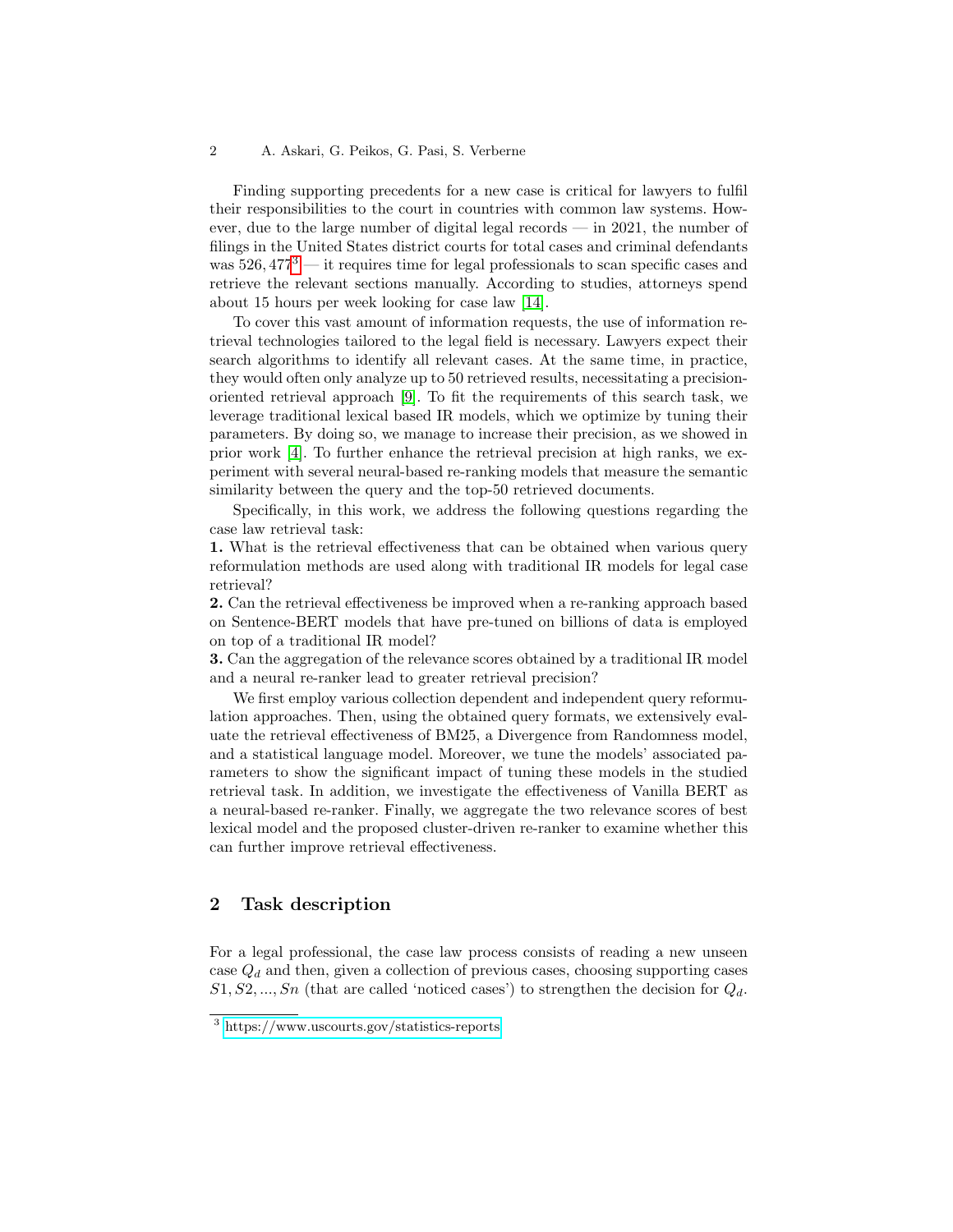<span id="page-2-0"></span>Challenges. Case law retrieval is a form of Query-by-document (QBD) retrieval, a task in which the user enters a text document – instead of a few keywords as a query, and the Information Retrieval system finds relevant documents from a text corpus [\[26,](#page-13-3)[25\]](#page-13-4). Transformer-based architectures [\[23\]](#page-13-5), such as BERT-based ranking models [\[19,](#page-13-6)[1\]](#page-12-1) have yielded improvements in many IR tasks. However, the time and memory complexity of the self-attention mechanism in these architectures is  $O(L^2)$  over a sequence of length L [\[6,](#page-12-2)[27\]](#page-13-7). That causes challenges in QBD tasks where we have long queries and documents. For instance, the average length of queries and documents in the legal case law retrieval task of COLIEE 2022 is more than 4000 words. Moreover, variants of Transformers that aim to cover long sequences such as Longformer [\[6\]](#page-12-2) have not shown high effectiveness which could be due to the their sparsified attention mechanism [\[22\]](#page-13-8) or the limited number of training instances for professional search tasks [\[4\]](#page-12-0). In this paper, we propose a cluster-driven BERT-based methodology that can consider the whole length of the query, while simultaneously overcoming the complexity imposed by length of text. Our novel re-ranking approach further improves the system's effectiveness using a weighting mechanism that combines the BM25 score obtained from the initial retrieval with the scores from the neural models.

# 3 Methodology

Our methodology consists of four steps, each to tackle case law retrieval: (1) Query Case Reformulation: to make queries shorter and in keyword format for lexical models as previous studies show it improves the retrieval effectiveness [\[4,](#page-12-0)[16\]](#page-13-9) (2) Lexical Ranker: for retrieving first stage results (3) Neural Re-ranker: for re-ranking top- $k$  candidate documents considering semantic besides of exact keyword matching (4) Relevance score aggregation: to combine {statistical (2) and semantic  $(3)$ -based models together. Question 1, 2 (as well as challenge mentioned in Section [2\)](#page-2-0), and 3 that are mentioned in introduction addressed by step  $(1,2)$ ,  $(2)$ , and  $(4)$  respectively.

#### 3.1 Query Case Reformulation

In the literature, several approaches for reformulating a verbose query into either a keyword like representation or a summary have been proposed [\[4\]](#page-12-0). We experiment with two different approaches to create shorter query cases: (1) term extraction and (2) abstractive summarization. We do not experiment with named entity recognition and noun phrase detection methods as they have shown lower effectiveness in comparison to KLI previously on COLIEE in previous work [\[4\]](#page-12-0). Term extraction. We experiment with three lexical-based similar to Locke et al. [\[16\]](#page-13-9) and one neural-based approaches for term extraction: (1) Kullback-Leibler divergence (KLI), (2) parsimonious language model (PLM) [\[12\]](#page-13-10), (3) IDFr [\[13\]](#page-13-11), (4) KeyBERT [\[11\]](#page-13-12).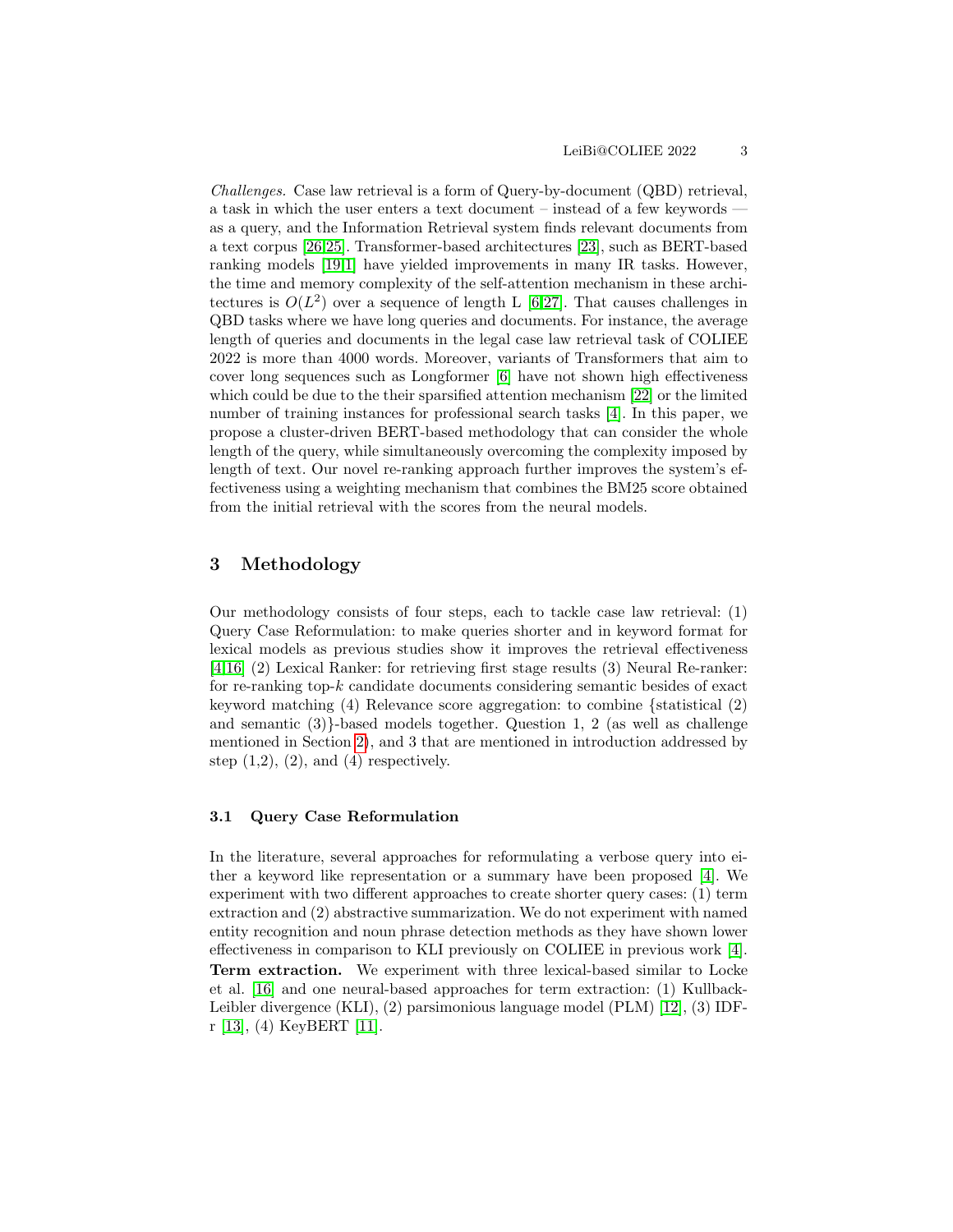KLI. We used Kullback-Leibler divergence for Informativeness (KLI) [\[24\]](#page-13-13). The KLI score was computed for each term t in a query case document,  $Q_d$  similar to  $[4]$ :

$$
KLI(t) = P(t|Q_d) \times \log \frac{P(t|Q_d)}{P(t|C)}
$$
\n<sup>(1)</sup>

where  $P(t|D)$  is the probability of t in the query document D and  $P(t|C)$  is the probability of t in a background language model. We use all candidate documents as the background collection to compute  $P(t|C)$ .

IDF-r. The IDF-r method selects the  $\lceil \frac{|Q_d|}{r} \rceil$  terms in  $Q_d$  with the highest Inverse Document Frequency (IDF- $r$ ) score where  $r$  refers to the proportion of selected terms.

PLM. For the PLM method, we used our collection,  $P(t|C)$ , as the background language model and the information object,  $Q_d$ , as the foreground language model. The expectation maximization algorithm was used to estimate probabilities, with the following steps:

$$
E - step : e_t = tf(t, Q_d) \cdot \frac{\lambda \cdot P(t|Q_d)}{(1 - \lambda) \cdot P(t|C) + \lambda P(t|Q_d)}
$$
(2)

$$
M - step : P(t|Q_d) = \frac{e_t}{\sum_{t' \in Q_d} e_{t'}} \tag{3}
$$

Where  $\lambda \in [0,1]$  is a smoothing parameter that controls the influence of statistics from the collection  $(C)$  over the statistics from the information object  $(D).$ 

KeyBERT. The aforementioned methods rely on document and collection statistics to extract informative terms. Recent advances allow the employment of word embeddings for term extraction. These methods can capture the semantic relationship between a document's terms and extract those that better represent its content. For our experiments, we have employed KeyBERT [\[11\]](#page-13-12), which is a term extraction technique that leverages BERT-based pre-trained models.

The main idea behind KeyBERT is that those terms that have a vector representation similar to the document's vector representation, can be considered the document's most representative terms. However, legal documents can be lengthy. Moreover, a document's topic may shift from one paragraph to another. These are two characteristics of the legal domain which we had considered when we applied KeyBERT to extract representative terms from the query case.

Specifically, given a query case, we split it up into its paragraphs. Then, given each paragraph of a query case, we employ KeyBERT to create a list of candidate n-grams (bag-of-words). Having done that, KeyBERT produces an embedding representation for the whole paragraph and an embedding representation for each of its candidate n-grams. To identify the representative terms,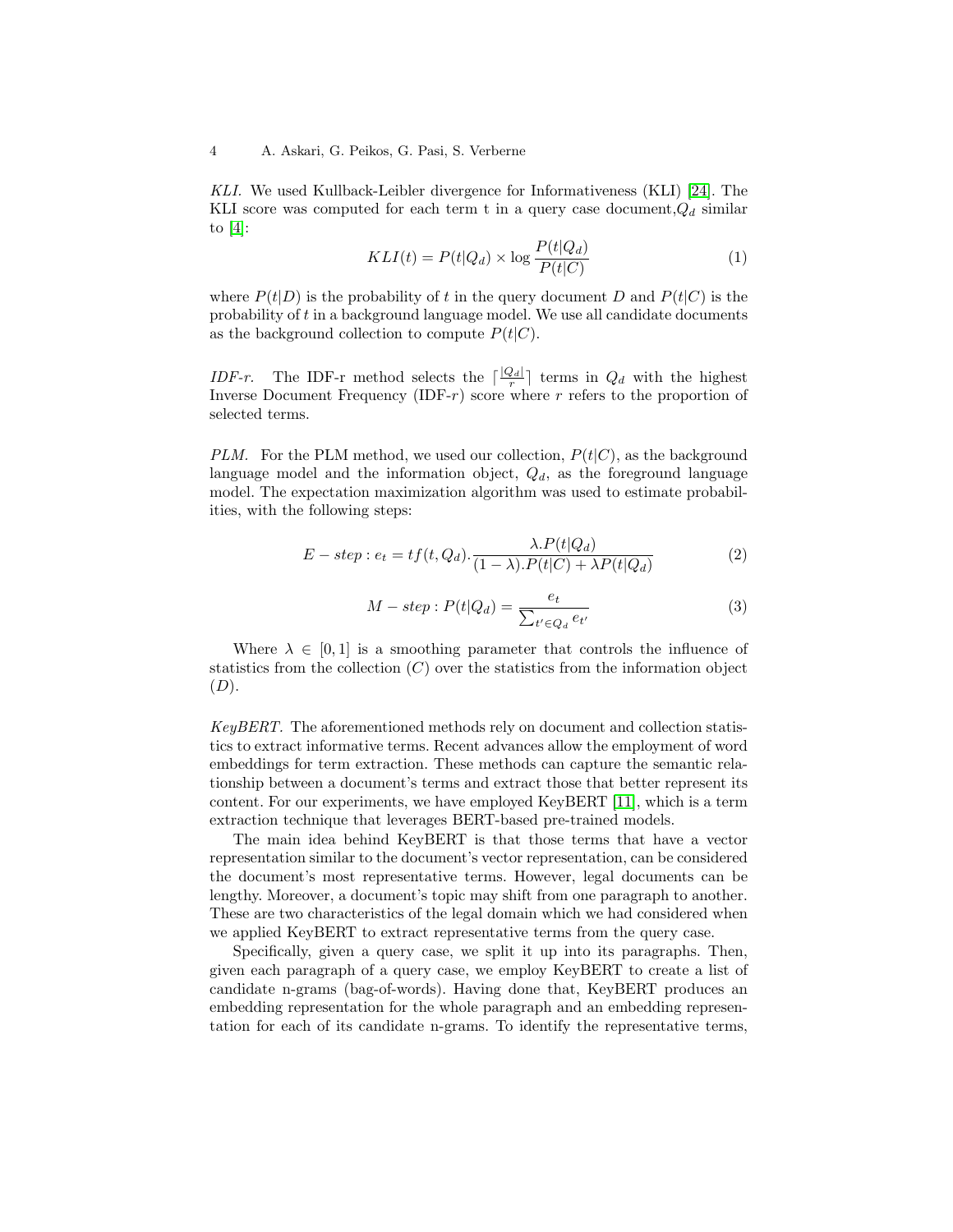it measures a pairwise cosine similarity score between each n-gram and the obtained paragraph embedding vector. Regarding the paragraph embedding vector, if the number of paragraph tokens exceeds the transformer's token limit, the paragraph's embedding vector is computed using mean pooling on the individual paragraph embedding vectors. However, as reported in [\[11\]](#page-13-12), the extracted terms are often similar to each other. To overcome this issue, KeyBERT applies an extra step to diversify the extracted terms that relies either on the Maximal Marginal Relevance (MMR) formula [\[7\]](#page-12-3) or a simpler formula that extracts the least similar terms based on their pairwise cosine similarity.

We employ KeyBERT following the above-mentioned steps and tuning all the required parameters using a training set. Also, we experiment with both domain-specific and non-domain-specific pre-trained models to obtain the word and paragraph embeddings. Further details related to its parameterization are reported in Section [5](#page-8-0) while the obtained experimental results are described in Section [4.2.](#page-6-0)

Abstractive Sumarization The current state of the art in abstractive summarization is based on Transformer models [\[15,](#page-13-14)[20\]](#page-13-15). As the input of pre-trained available models of these architectures is limited to 1024 tokens, [\[6\]](#page-12-2) proposed Longformer-Encoder-Decoder (LED), which is a Transformer variant that supports much longer inputs. For this competition, we fine-tune LED on caselaw summaries of COLIEE 2018 followed by the same implementation by [\[4\]](#page-12-0) and evaluate the effectiveness of LED (hereafter mentioned as  $summaryQLED$  finetuned) for case law retrieval using three traditional IR model.

## 3.2 Ranking models

By experimenting with different query reformulation and summarization methods (see above), we have created several representations for the studied query cases which we have evaluated in combination to various statistical and neural IR models and neural re-rankers. Specifically, we employ BM25, and we fine-tuned its parameters to the peculiarities of the studied task (lengthy documents and queries). Although BM25, and statistical language modelling approaches are the most well-known word-based information retrieval models, recent works do not often tune their associated parameters. Specifically, the BM25 formula contains two parameters  $(k1, \text{ and } b)$  associated with the term frequency saturation and document length normalization. In the legal domain, particularly in the task of case law retrieval, tuning them is crucial, as both the considered query cases and the documents are lengthy.

In addition, we experiment with statistical language models and neural models to investigate the effectiveness of domain-specific and non-domain-specific language modelling. Lastly, two submissions are based on a novel re-ranker on the top fifty retrieved documents. Therefore, we wanted to evaluate if some other IR models can retrieve more relevant documents in the first positions. To this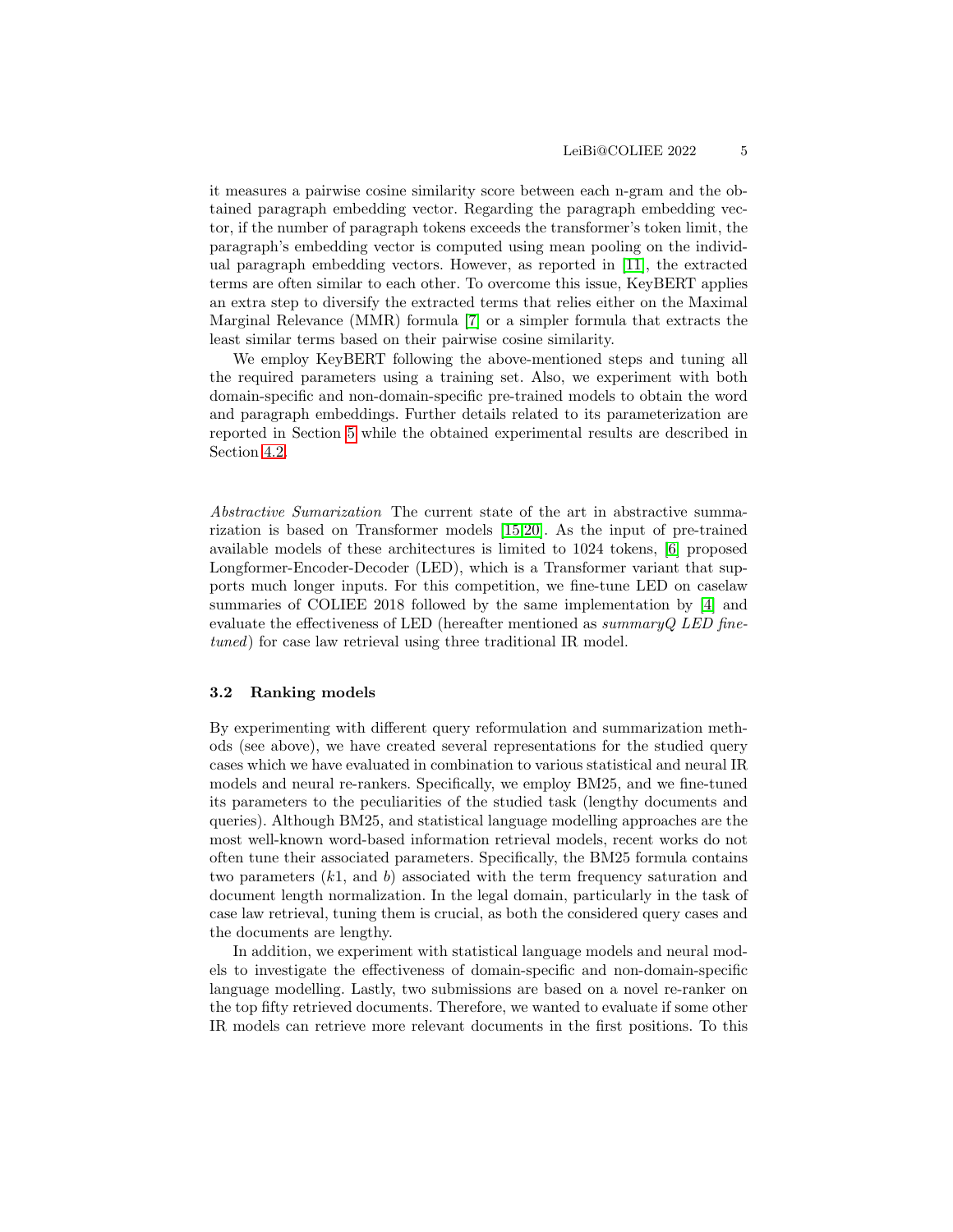aim, we employ various models that are based on the Divergence from the Randomness framework, proposed by [\[3\]](#page-12-4); it has been found that these models can achieve higher precision compared to BM25 for some search tasks.

## 3.3 Cluster-driven method (re-ranking model)

Transformer-based models are limited in taking into account long documents, so we split the queries and documents at the sentence-level and embed the document in sentence-level using Sentence-BERT (SBERT [\[21\]](#page-13-0)). We develop a method that exploits clusters of sentences extracted from a query and a document. The proposed method, utilizes three different pre-fine-tuned SBERT's models to obtain appropriate embeddings for each part of the proposed method. Given a query  $Q_d$ , we first identify the three most important sentences and use them as query representation, inspired by the Lead-3 model [\[18\]](#page-13-16). Lead-3 proposes that the first three sentences of the document are good representatives for extractive summarization. To this aim, we apply K-means  $(k=3)$  as our clustering method to find three clusters of query sentences; each cluster contains semantically similar sentences. Then, we compute the centroid of the cluster and select a sentence of cluster that is most close to its centroid as the representation of the cluster. The three representative sentences are denoted as  $3S_{Qd}$ . Then, given a candidate document d, we find the most similar sentences  $(3S_d)$ of that document to  $3S_{Q_d}$ , by computing cosine similarity. To do that, we use a bi-encoder model that is pre-fine-tuned for computing cosine similarity between two separately embedded sentences. To compute the overall relevance score between the  $Q_d$  and each d we sum the similarity scores of  $3S_q$  and  $3S_d$  using a cross-encoder model that is pre-fine-tuned to compute probability of relevance between two sentences. We re-rank candidate documents based on this relevance score. We miss no part of candidate query and document into our methodology due to the sentence-level embedding and considering all of sentence embeddings into our methodology for computing relevance score. In summary, our approach consists of three steps: (1) Finding the three most important sentences in the query by clustering the embeddings of query sentences using a pre-fine-tuned bi-encoder to embed sentences and k-means for clustering; (2) Finding the most similar sentences of a candidate document according to the sentences found in (1) by computing cosine similarity (3) Computing the final relevance score by computing a sum over the probability of relevance of pair of query and document sentences found in (2).

## <span id="page-5-0"></span>3.4 Relevance score aggregation

In the literature, it has been found that aggregating the scores of the initial ranker and re-ranker yields improvements in terms of retrieval effective- $ness[4,2,5]$  $ness[4,2,5]$  $ness[4,2,5]$  $ness[4,2,5]$ . Our experiments also observed this behaviour as it was found that re-ranking improves several queries but hurts others. One of the most common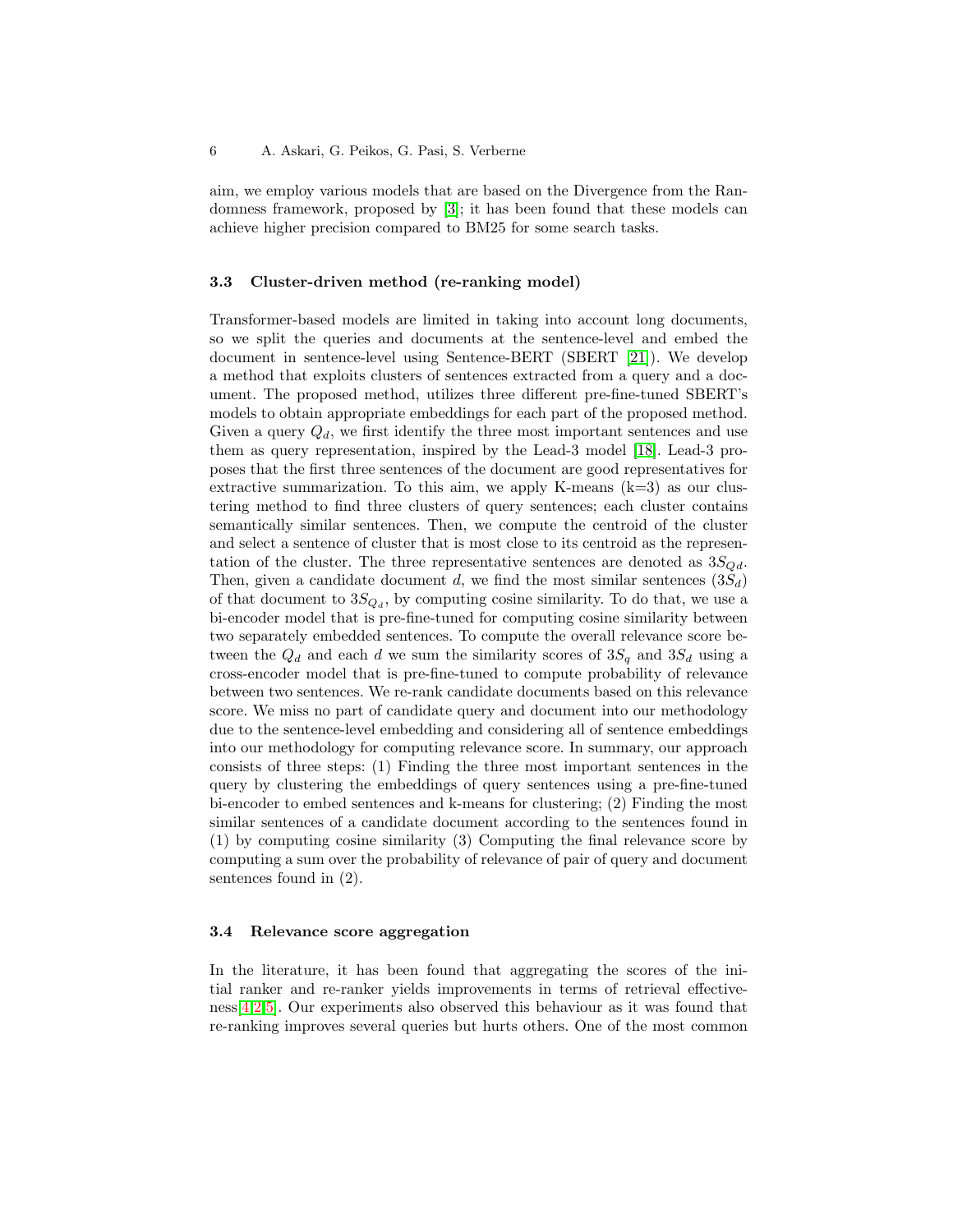methods is the linear aggregation of the two obtained relevance scores. The aggregation approach mentioned above associates an importance value to the relevance score of the ranker  $(S_B M 25)$  and one value to the relevance score of the re-ranker (S<sub>cluster-driven</sub>). Similar to [\[2\]](#page-12-5), the final relevance score is computed as below to find the optimal value for weighting method (hereafter mentioned as weighting) on the validation set where  $\alpha, \beta \in \mathbb{R}$ :

 $s_{BM25+cluster-driven}(d, Q_d) = \alpha \; s_{BM25}(d, Q_d) + \beta \; s_{cluster-driven}(d, Q_d).$ 

# 4 Experiment design

## <span id="page-6-3"></span>4.1 Collection

For our experiments, we use the collection provided by the organizers of COL-IEE'22 [\[10\]](#page-13-17). Precisely, the collection consists of a training and a test set. The test set contains 300 query cases associated with 1, 563 relevant documents. The training set includes 898 query cases and 4, 415 relevance assessments. To finetune our models, we have split the train set into train and validation sets. The validation set in which we report our results was created by selecting the last 250 queries out of 898 training queries. Hereafter, when we refer to the training set, we refer to the 648 remained queries.

#### 4.2 Query pre-processing

Tuning the KLI & PLM methods. Both the KLI and the PLM methods score each document term, creating a term ranking. As a result, one can identify which proportion of this ranking can better represent its content. We found the optimal term proportion based on optimizing it according to F1 score.

<span id="page-6-0"></span>Tuning KeyBERT. To extract essential terms for each document paragraph using KeyBERT, we use its official implementation, which is publicly available <sup>[4](#page-6-1)</sup>. Regarding its parametric setup, there are several parameters in this implementation, such as the size of the extracted n-grams, the number of extracted terms, and the pre-trained embedding model. In addition, one can choose between two different term diversification methods (Max Sum Similarity and MMR) and tune their corresponding diversification coefficient. We tuned the parameters on the validation set.

For our experiments, we utilize two pre-trained models to obtain the embedding representations, namely the all-MiniLM-L6-v2 sentence transformer  $^5$  $^5$  and Legal BERT [\[8\]](#page-12-7). In addition, we experimented with both the Maximal Marginal Relevance (MMR) diversification and the Max Sum Similarity formulas and tuned their diversification coefficient value in range [.2-.8] using a step of .1.

<span id="page-6-1"></span><sup>4</sup> <https://github.com/MaartenGr/KeyBERT>

<span id="page-6-2"></span><sup>5</sup> <https://huggingface.co/sentence-transformers/all-MiniLM-L6-v2>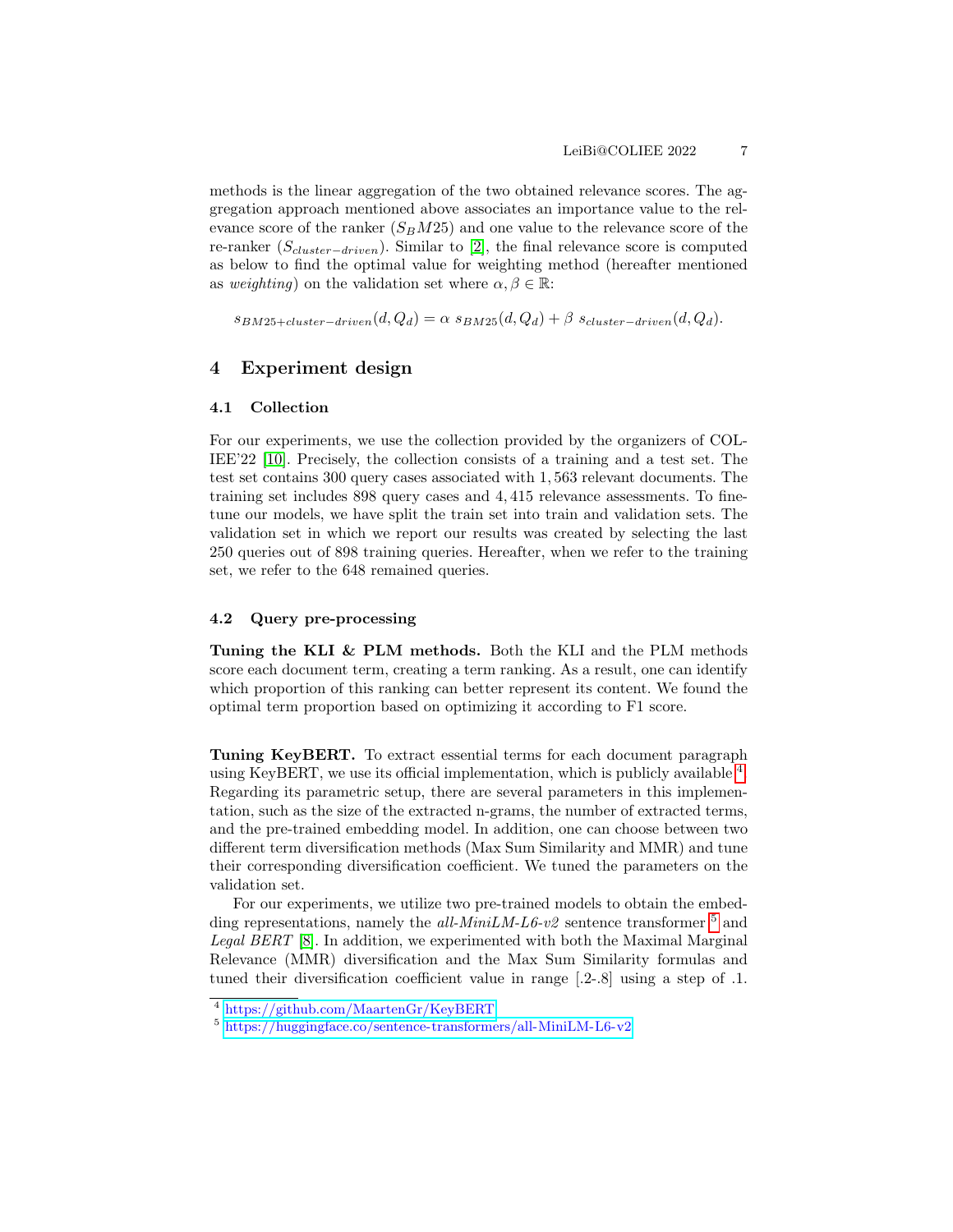Moreover, we set the parameter related to the n-gram size so that KeyBERT produces uni-grams and bi-grams. Finally, we experimented by altering the number of the extracted term from each paragraph in the range [5-25] using a step of 5. To tune all the required parameters, we have used the train set described in Section [4.1.](#page-6-3) We concatenated all the obtained n-grams into one query text and used it for retrieval. As optimal parameters, we have chosen those that maximized the F1 score in the considered training set.

### 4.3 Lexical rankers

**BM25** We ran BM25 using the default parameter values of  $k_1 = 1.2$  and  $b =$ 0.75, and its implementation from ElasticSearch. In addition, we created BM25 *opt* by tuning its hyperparameter with doing grid search over  $b \in \{0, 0.1, 0.2, 1\}$ and  $k = \{0, 0.1, 0.2, 3\}$  on the validation set.

**Language modelling** We used the built-in similarity functions of Elasticsearch for the implementation of Language Modelling (LM) with two different smoothings: Dirichlet smoothing and Jelinek Mercer (JM) smoothing. We only report the results for JM smoothing since we get similar results from these two smoothing methods. We also optimised the hyperparameter value  $(\lambda)$  for Language Modelling with Jelinek Mercer smoothing (LM JM). We found  $\lambda = 0.1$  as the optimal value for LM JM with KLI.

Divergence from Randomness (DFR) To implement the DFR models, we have used PyTerrier [\[17\]](#page-13-18), and we tuned their associated parameter, using the training set, aiming at optimising the P@4 measure. Specifically, these models are associated with a free parameter c that controls the term frequency nor-malisation component [\[3\]](#page-12-4). We found that for several DFR models  $-\text{In-expC2}$ , In expB2, lnL2, lnB2, described in  $[3]$ — the default parameter setting  $(c=1)$ was the optimal value.

Cluster-driven method. We use all-mpnet-base-v2, msmarco-bert-base-dot $v5$ , and ms-marco-MiniLM-L-12-V2 models of Sentence-BERT for clustering, computing cosine similarity and computing probability of relevance respectively

# 5 Results

This section presents the top-performing retrieval models' experimental results on the validation set. Table [1](#page-8-1) presents the retrieval effectiveness obtained across several query representations and models, while Table [2](#page-9-0) presents the results obtained by the re-ranker and the score weighting method. For every retrieval model and query representation method presented in Tables [\[1,](#page-8-1)[2\]](#page-9-0), the reported parameters were those that optimized the F1 score on the training set.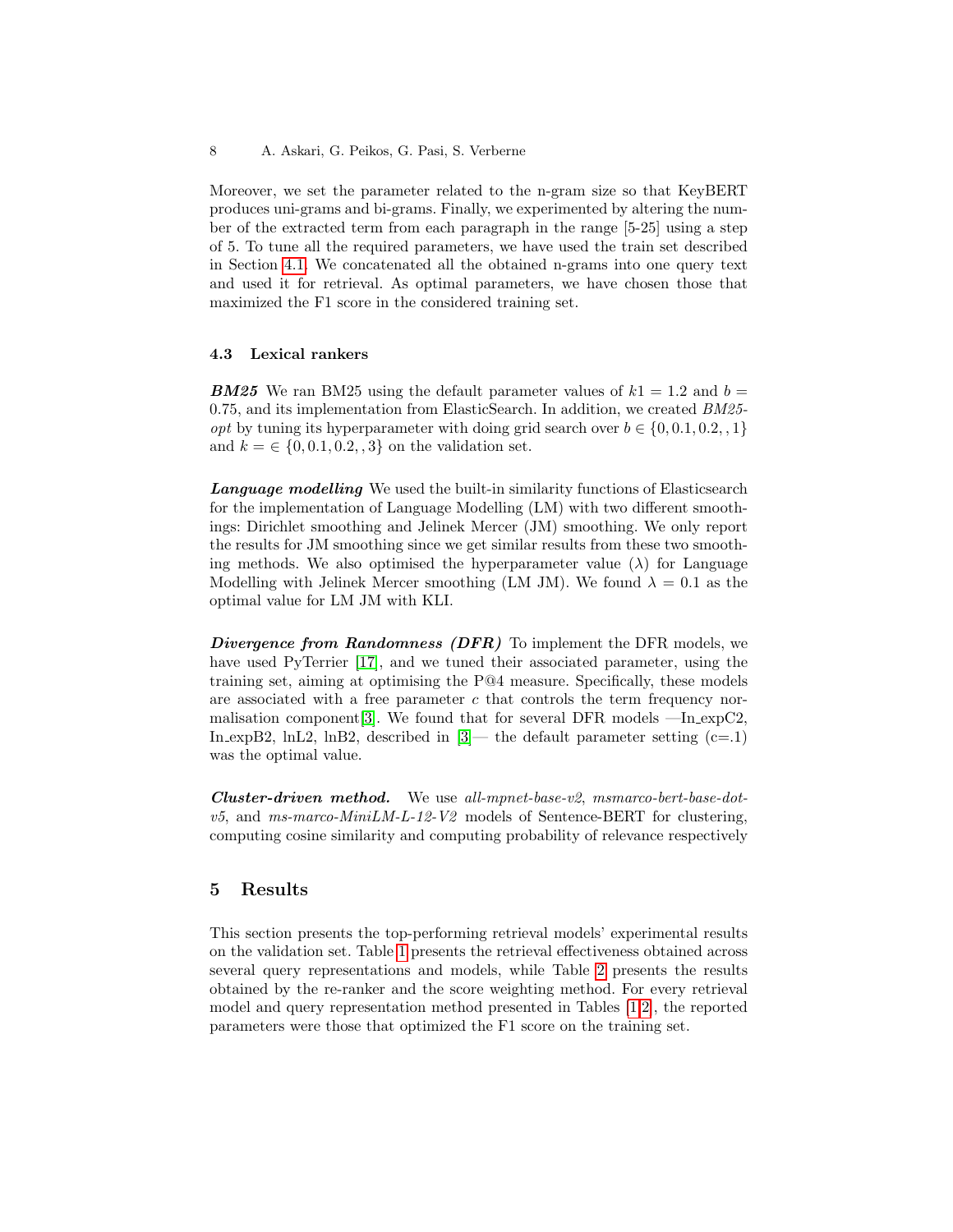<span id="page-8-1"></span>

| <b>Table 1.</b> BM25, LM Jelinek Mercer (JM) and DFR retrieval results for the ranking |
|----------------------------------------------------------------------------------------|
| of candidate documents on the validation set of COLIEE'22. We only report result of    |
| optimized DFR In_expC2.                                                                |

| Method                              | Query representation                            | $P \%$ | $R\%$       | $F1\%$ |
|-------------------------------------|-------------------------------------------------|--------|-------------|--------|
| BM25 (not optimized)                | original text                                   | 13.10  | 19.09       | 15.53  |
| BM25                                | original text                                   | 16.30  | 19.34       | 17.69  |
| BM25                                | KeyBERT (Legal BERT)                            | 6.50   | 10.29       | 7.96   |
| BM25                                | KeyBERT (all-MiniLM-L6-v2)                      | 6.55   | 9.80        | 7.85   |
| BM25                                | KLI $(1-\frac{1}{2}$ (1-gram/40% term portion)  |        | 19.30 28.59 | 23.04  |
| BM25                                | PLM $(1\text{-gram}/50\% \text{ term portion})$ | 17.20  | 25.91       | 20.67  |
| BM25                                | IDF $(1-\mathrm{gram}/90\%$ term portion)       | 15.80  | 23.11       | 18.76  |
| $\overline{\mathrm{BM}}25$          | summaryQ LED fine-tuned                         | 5.73   | 12.84       | 7.92   |
| LM JM (not optimized) original text |                                                 | 12.19  | 18.54       | 14.70  |
| LM JM                               | original text                                   | 17.10  | 25.32       | 20.41  |
| LM JM                               | KeyBERT (Legal BERT)                            | 6.23   | 10.90       | 7.92   |
| ${\rm LM\ JM}$                      | KeyBERT (all-MiniLM-L6-v2)                      | 6.02   | 10.98       | 7.77   |
| ${\rm LM\ JM}$                      | KLI $(1\text{-gram}/40\% \text{ term portion})$ | 15.76  | 29.47       | 20.53  |
| LM JM                               | PLM $(1\text{-gram}/50\% \text{ term portion})$ | 16.50  | 24.05       | 19.57  |
| ${\rm LM\ JM}$                      | IDF $(1\text{-gram}/90\% \text{ term portion})$ | 5.87   | 12.01       | 7.88   |
| ${\rm LM\ JM}$                      | summaryQ LED fine-tuned                         | 5.07   | 11.73       | 7.07   |
| DFR In_expC2                        | original text                                   | 10.80  | 15.87       | 12.85  |
| DFR In_expC2                        | KeyBERT (Legal BERT)                            | 9.40   | 13.39       | 11.04  |
| DFR In_expC2                        | KeyBERT (all-MiniLM-L6-v2)                      | 11.00  | 15.60       | 12.91  |
| DFR In_expC2                        | KLI $(1\text{-gram}/40\% \text{ term portion})$ | 12.70  | 19.07       | 15.24  |
| $DFR$ In_ $expC2$                   | PLM $(1\text{-gram}/50\% \text{ term portion})$ | 12.50  | 18.18       | 14.82  |
| DFR In_expC2                        | IDF $(1-\text{gram}/90\%$ term portion)         | 9.80   | $14.29\,$   | 11.62  |
| DFR In_expC2                        | summaryQ LED fine-tuned                         | 7.60   | 10.93       | 8.96   |

Summary of results The results show that the optimal retrieval effectiveness is achieved when the KLI method, with the reported parameters, is combined with the BM25 model. Therefore, this retrieval combination was selected as one of our submitted runs. Moreover, another remark is related to the fact that all of the query representations that were created using embedding based models lead to poor retrieval effectiveness. Finally, we observe that all of the employed query reformulation approaches seem robust and yield similar results across the employed retrieval models.

<span id="page-8-0"></span>Retrieval using the KeyBERT terms. From each paragraph of a query case, KeyBERT returns a pre-defined number of extracted n-grams that are later concatenated to create a single query representation used for retrieval. Using the train set, we have identified the optimal parameter setting. In particular, it has been found that the optimal number of extracted n-grams is 20, the diversification coefficient is 0.6, while it was found that the MMR term diversification formula leads to greater improvements in terms of F1 score on the training set compared to the Max Sum formula. Moreover, it has been found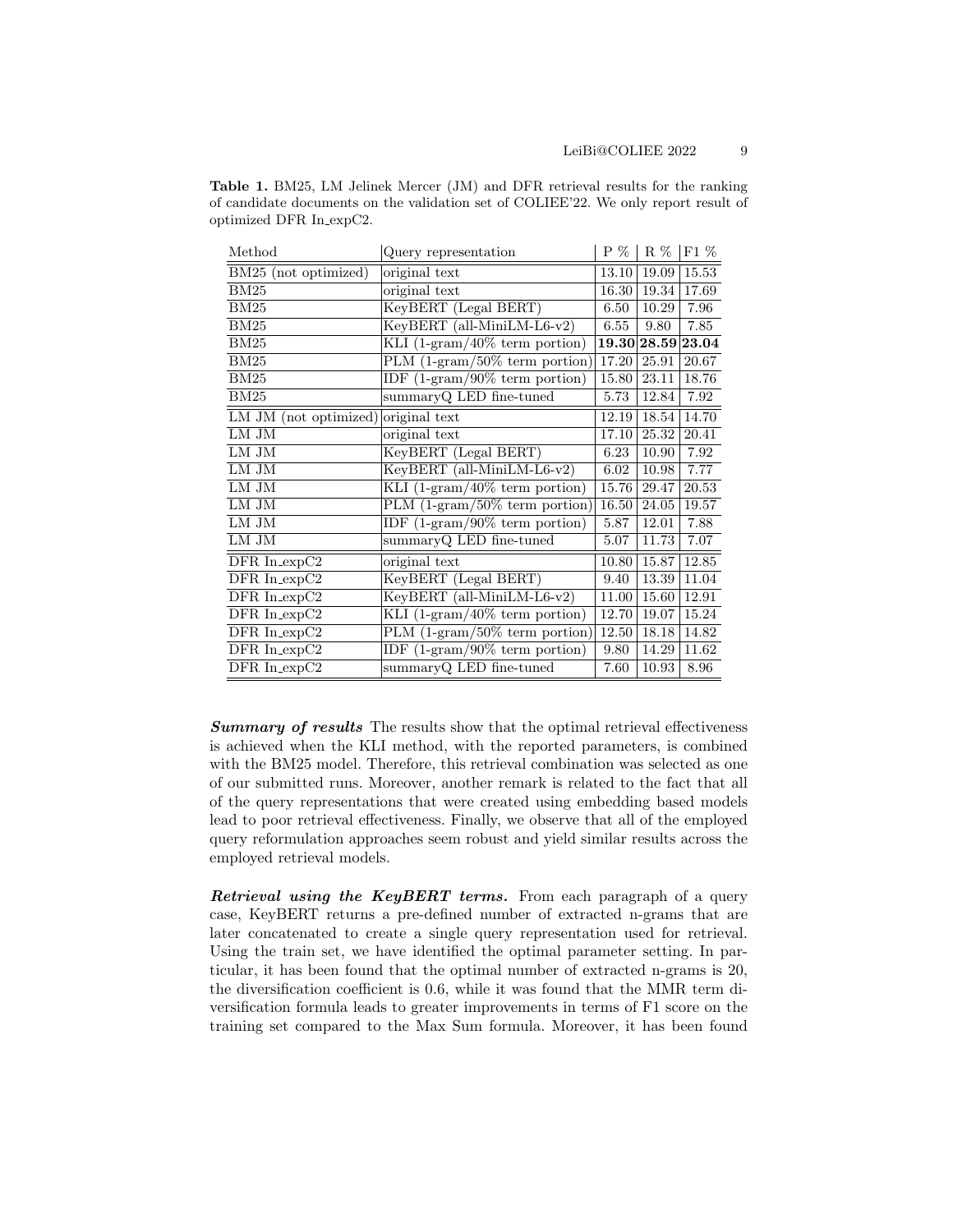#### 10 A. Askari, G. Peikos, G. Pasi, S. Verberne

<span id="page-9-0"></span>Table 2. Retrieval results for the ranking of candidate documents on the validation set of COLIEE'22, using cluster-driven as re-ranker and weighting as score aggregator between BM25 and cluster-driven method. BM25 optimized reported for comparison.

| Method    | Query representation                                    | P % R % F1 %                  |  |
|-----------|---------------------------------------------------------|-------------------------------|--|
| BM25      | KLI (1-gram/40% term portion)  19.30   $28.59$   $23.0$ |                               |  |
|           | Cluster-driven original text (sentence-level)           | 16.20 23.31 19.11             |  |
| Weighting |                                                         | $19.75\overline{28.29}$ 23.26 |  |

that these optimal parameters remained unchanged when we used the domainspecific pre-trained model to obtain the embedding representations. Therefore, we have investigated the effectiveness of the KeyBERT term extraction method, using the above mentioned parameters in combination with either a domain specific pre-trained model or a non-domain specific pre-trained model to obtain the embedding representation. The obtained experimental results on the validation set are presented in Table [1.](#page-8-1)

Retrieval using DFR models. By altering the basic models used to calculate the probabilities in the generic DFR formula along with the term frequency normalization, one may obtain several DFR models. We have experimented with several variation of DFR retrieval models, using the original query text as input. Results have shown that the Inverse Expected Document Frequency model with Bernoulli after-effect and normalisation 2, namely  $In \text{exp}C2$ , yields the best performance. As a result, we used only this model in combination with the various query representation. The obtained results are presented in Table [1.](#page-8-1)

**Neural re-ranker** We re-rank the top-50 candidate documents retrieved using the BM25-optimized model. While, as shown in Table [2,](#page-9-0) the BM25-optimized outperforms our cluster-driven method in terms of mean effectiveness, our investigation show that there are queries for which our cluster-driven method improves their performance over the BM25-optimized. As a result, the neural re-ranker is effective when considered in a weighting aggregation method (See section [5\)](#page-9-1).

It is noteworthy to mention that we experimented with Vanilla BERT following our previous works on COLIEE in [\[4\]](#page-12-0). However, we achieved lower results than BM25, and we found that applying the weighting mechanism on the scores obtained by Vanilla BERT and BM25 could not outperform BM25. The best F1 that we could achieve by BERT was 18.47 on the validation set, which is lower than the results achieved by cluster driven method on the same set (F1 19.19). As a result, we only exploit the proposed cluster-driven method as our neural re-ranker in this paper. We submitted cluster-driven method to assess its effectiveness on test set in the COLIEE 2022 competition as the second submission.

<span id="page-9-1"></span>**Weighting.** We use the weights  $[1, 2, ..., 100]$  for  $\alpha$  and  $\beta$  values (See section [3.4\)](#page-5-0). Optimal weights found as 36 for cluster-driven method and 48 for BM25. From Table [2](#page-9-0) it is clear that aggregating the two relevance scores obtained by the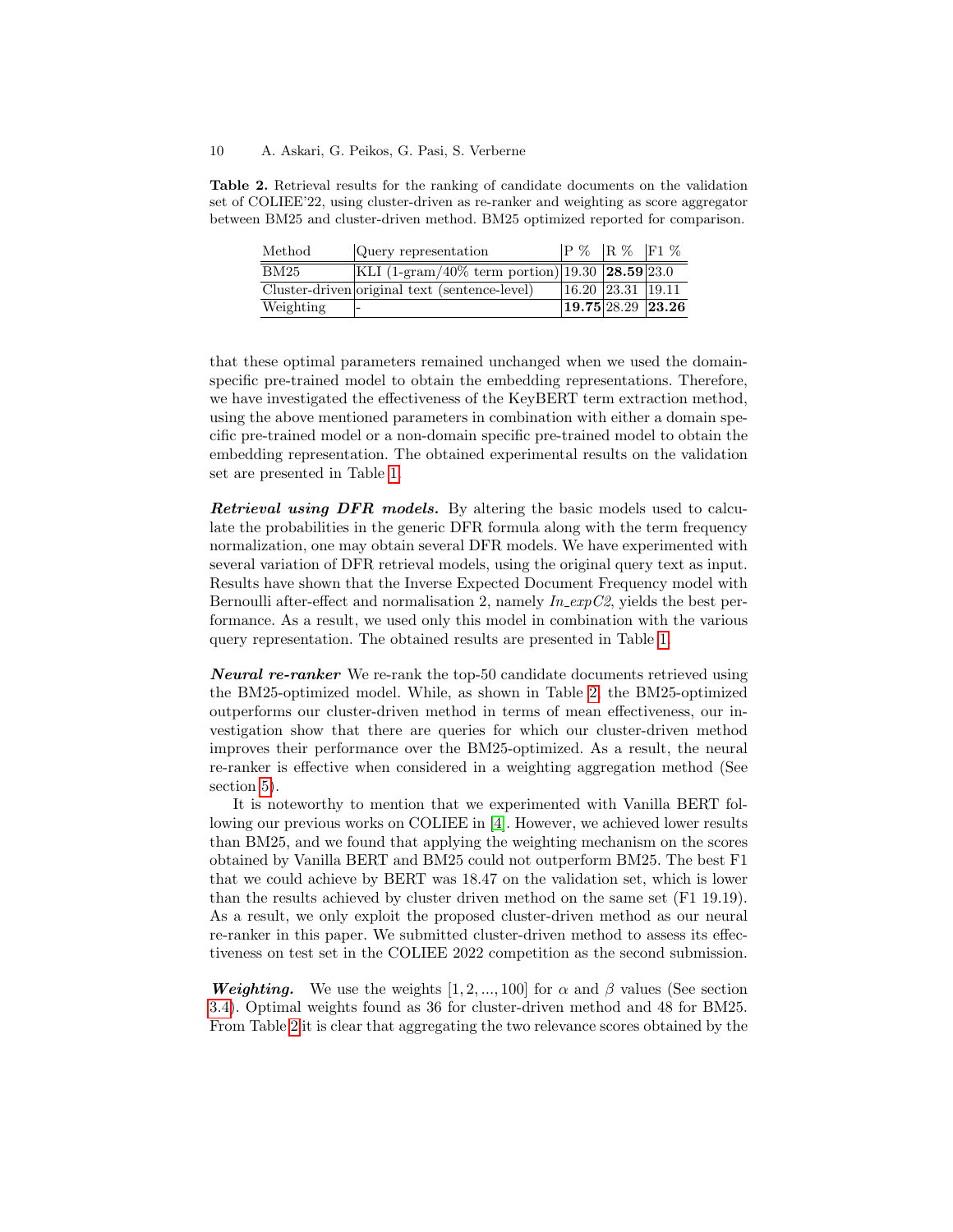Table 3. Retrieval results for the ranking of candidate documents on the test set of COLIEE'22, using our top-performing approaches.

<span id="page-10-1"></span>

| Method                      | Extractor/Sumarizer                                    | P % R % F1 %                 |  |
|-----------------------------|--------------------------------------------------------|------------------------------|--|
| BM25 optimized KLI (1-gram) |                                                        | 29.92 35.75 32.57            |  |
| Cluster driven              | original text (sentence-level) $23.92$ $28.92$ $26.18$ |                              |  |
| Weighting                   |                                                        | $\sqrt{29.92\,36.26\,32.78}$ |  |

KLI+BM25 retrieval pipeline and the cluster-based re-ranker, further improves the retrieval effectiveness on the validation set. Therefore, that approach was our third submission.

## 6 Discussion

**Proportion of KLI terms** Table [1](#page-8-1) show the effect of query representation methods on lexical retrieval models. Statistical term extraction methods (KLI, PLM, IDF) shows higher effectiveness in compare to KeyBERT and Longformer-Encoder-Decoder (LED) and KLI shows the most effectiveness within all three rankers (BM25, LM JM, DFR ln expC2). BM25 achieve highest effectiveness using query terms that are extracted by KLI. We analyze the effect of using different proportion of terms scored by our best term extraction method KLI on BM25 (our best lexical ranker) and DFR to assess the sensitivity of BM25 on using different proportions of terms and compare BM25's sensitivity with DFR as another lexical ranker. The figures [1](#page-11-0) show BM25 has higher sensitivity on using different proportion of terms in comarparison to DFR ln expC2. We interpret this sensitivity as a strength of BM25 in this case because using top-40% of query terms as the query improve the effectiveness of BM25 more than DFR while both rankers receive highest effectiveness with using same proportion of terms extracted by KLI. On both rankers, increasing the proportion of terms till 40% improves the recall and consequently F1 while the precision is almost consistent. This can be related to the fact that enriching the query with more approperiate words can increase the chance of retrieving relevant documents that are mathced with that added words in lexical rankers.

**Effect of the cut-off value.** As the task is to retrieve the relevant cases to a given query q, we consider the top-k-ranked documents  $d$  in the ranked list as relevant and denote  $k$  as cut-off value. We evaluate the best cut-off value  $k$ depending on the F1 score of the validation set using pytrec\_eval<sup>[6](#page-10-0)</sup>. The results are shown in Figures [2](#page-11-1) and [3](#page-11-2) show the effect of cut-of value on F1 score. We found cut-off 4 as optimal value for BM25 and cluster-driven method and 5 for weighting method. In these figures, BM25 refers to the BM25 optimized.

<span id="page-10-0"></span> $6 \text{ https://github.com/cvangysel/pytree\_eval}$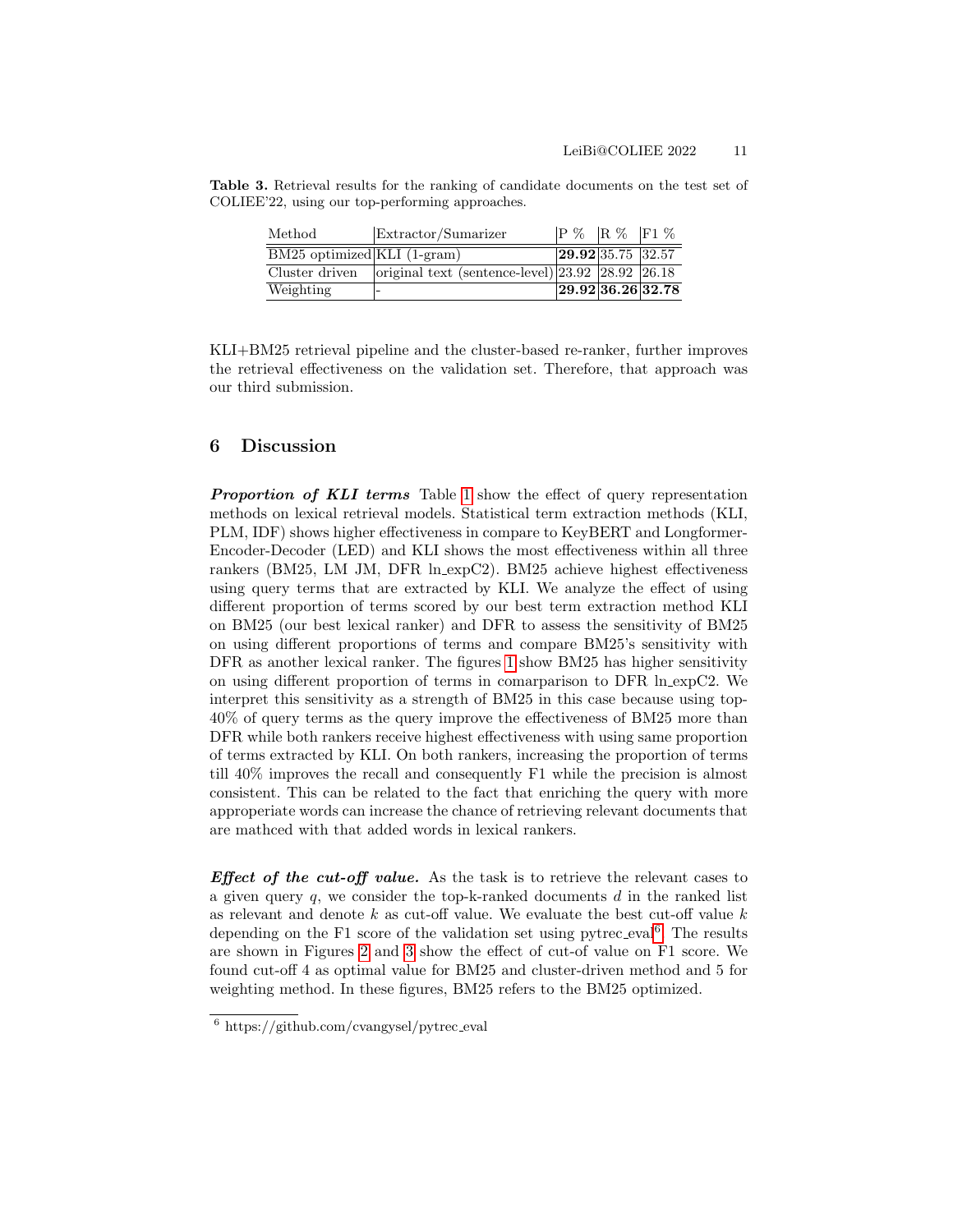#### 12 A. Askari, G. Peikos, G. Pasi, S. Verberne



<span id="page-11-0"></span>Fig. 1. Retrieval results for BM25 and BM25 opt with default and optimized parameters and DFR (B2 and C2) on the validation set of COLIEE'22 with using different proportion of terms scored by KLI method as a shorter query. P and R refers to Precision and Recall respectively.



<span id="page-11-1"></span>Fig. 2. F1-score for Task 1 on the validation set for different re-ranking depth (cut-off value for first-stage ranker)



<span id="page-11-2"></span>Fig. 3. F1-score for Task 1 on the test set for different re-ranking depth (cut-off value for first-stage ranker)

Submitted Experiments We submitted three run files for task 1: (1) BM25optimized with KLI as our term extraction method; (2) the cluster-driven method as a re-ranker using BM25-optimized with KLI as initial ranker; (3) a weighting model that aggregates the output scores of (1) and (2) using linear aggregation. Table [3](#page-10-1) shows that the weighting mechanism could improve BM25 optimization by utilizing both lexical (obtained by BM25) and neural-based matching (obtained by cluster-driven) scores.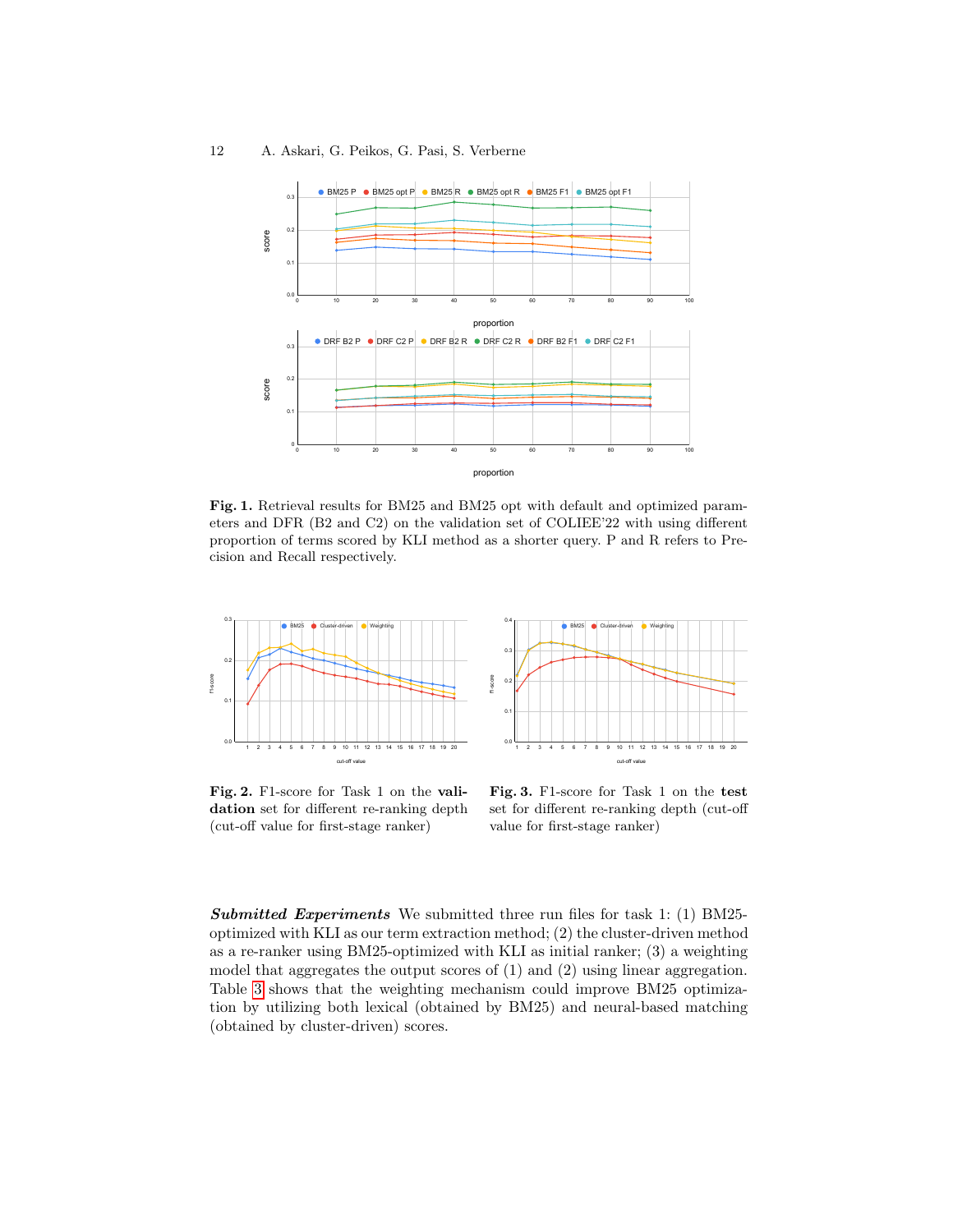# 7 Conclusion and future work

Our participation at COLIEE 2022 in Task 1 allowed exploring the effect of term extraction methods on lexical and neural models in case law retrieval. We identify that the presence of long documents creates significant issues both for neural reranking strategies and statistical models. Therefore we propose, compare and evaluate a cluster-driven BERT-based re-ranker that considers the whole length of the query and candidate documents. The model could outperform Vanilla BERT when used with BM25 as the initial ranker.

We show that optimized BM25 is the best lexical matching model among LM and DFR models. KLI is the best term extraction method compared to PLM, IDF-r, and KeyBERT. We find that the combination of lexical and neural models improves the overall effectiveness of the ranking. In the future, we plan to investigate further the effectiveness of our novel cluster-driven model, by considering the importance of each cluster, in the estimation of the overall relevance score.

## 8 Acknowledgement

This project has received funding from the European Union's Horizon 2020 research and innovation programme under the Marie Sk lodowska-Curie grant agreement No 860721 – DoSSIER (H2020-EU.1.3.1.).

## References

- <span id="page-12-1"></span>1. Abolghasemi, A., Verberne, S., Azzopardi, L.: Improving bert-based query-bydocument retrieval with multi-task optimization. In: European Conference on Information Retrieval. Springer (2022)
- <span id="page-12-5"></span>2. Althammer, S., Askari, A., Verberne, S., Hanbury, A.: Dossier@ coliee 2021: Leveraging dense retrieval and summarization-based re-ranking for case law retrieval. In: Proceedings of the COLIEE Workshop in ICAIL. (2021)
- <span id="page-12-4"></span>3. Amati, G., van Rijsbergen, C.J.: Probabilistic models of information retrieval based on measuring the divergence from randomness. ACM Trans. Inf. Syst. (4) (2002)
- <span id="page-12-0"></span>4. Askari, A., Verberne, S.: Combining lexical and neural retrieval with longformerbased summarization for effective case law retrieva. In: Proceedings of the second international conference on design of experimental search & information REtrieval systems (DESIRES). pp. 162–170. CEUR (2021)
- <span id="page-12-6"></span>5. Askari, A., Verberne, S., Pasi, G.: Expert finding in legal community question answering. In: European Conference on Information Retrieval. Springer (2022)
- <span id="page-12-2"></span>6. Beltagy, I., Peters, M.E., Cohan, A.: Longformer: The long-document transformer. arXiv preprint arXiv:2004.05150 (2020)
- <span id="page-12-3"></span>7. Bennani-Smires, K., Musat, C., Hossmann, A., Baeriswyl, M., Jaggi, M.: Simple unsupervised keyphrase extraction using sentence embeddings. In: Korhonen, A., Titov, I. (eds.) Proceedings of the 22nd Conference on Computational Natural Language Learning, CoNLL 2018. pp. 221–229 (2018)
- <span id="page-12-7"></span>8. Chalkidis, I., Fergadiotis, M., Malakasiotis, P., Aletras, N., Androutsopoulos, I.: LEGAL-BERT: The muppets straight out of law school. In: Findings of the Association for Computational Linguistics: EMNLP 2020. pp. 2898–2904 (2020)